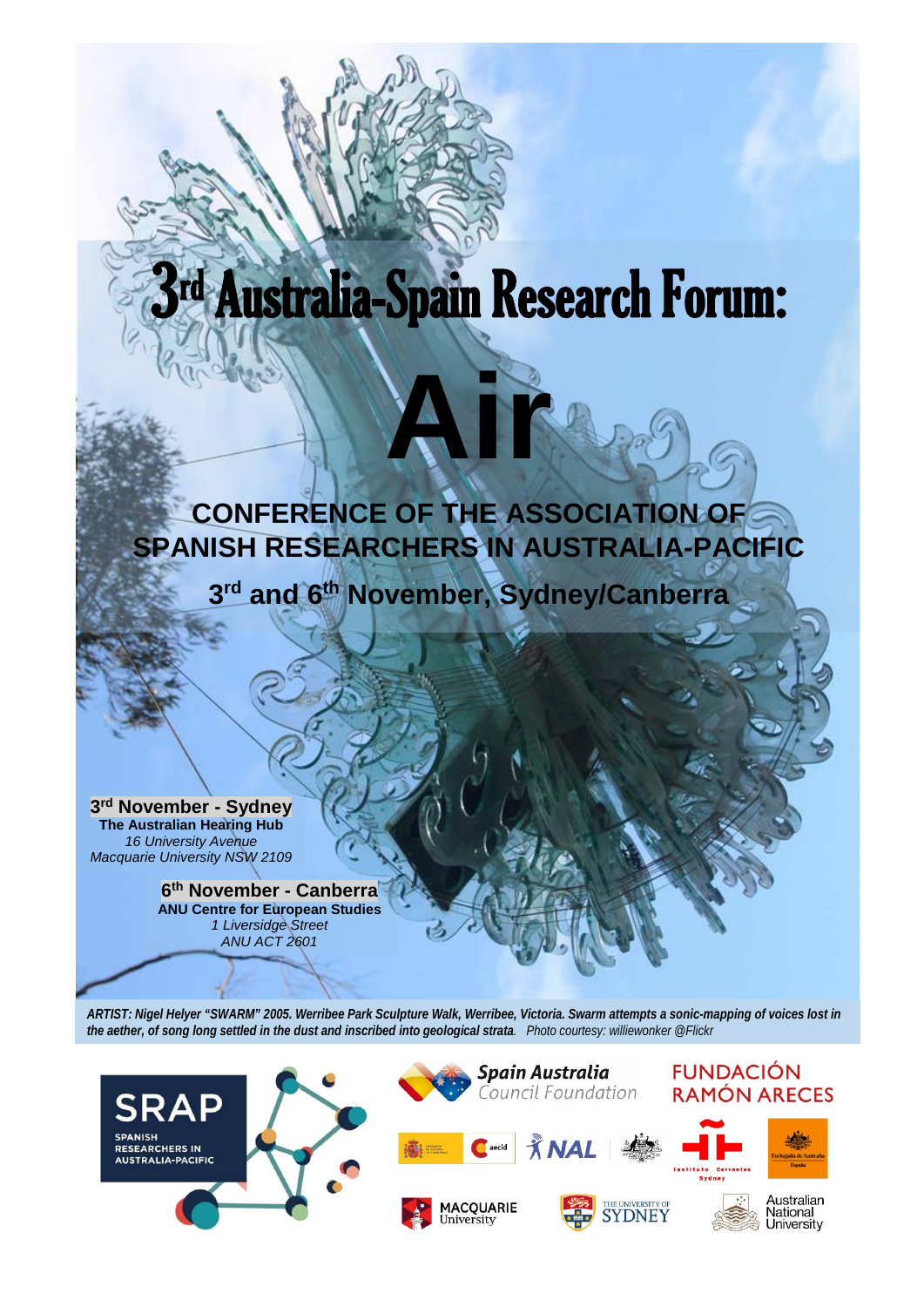#### **FRIDAY 03 NOVEMBER 2017, AUSTRALIAN HEARING HUB, MACQUARIE UNIVERSITY**

## **SYDNEY**

| <b>Time</b>     | <b>Agenda</b>                                                                                                                                                                                                                                                                                                                                                                                                                                  |
|-----------------|------------------------------------------------------------------------------------------------------------------------------------------------------------------------------------------------------------------------------------------------------------------------------------------------------------------------------------------------------------------------------------------------------------------------------------------------|
| $8.30 - 9.00$   | Registration                                                                                                                                                                                                                                                                                                                                                                                                                                   |
| $9.00 - 9.20$   | <b>Conference opening</b><br>- Chair: Dr Joaquin Tomas Valderrama Valenzuela (Board SRAP, National Acoustic Laboratories,<br>Macquarie University)<br>- Dr Sergio Leon-Saval (President SRAP and Director Sydney Astrophotonic Instrumentation Laboratory,<br>University of Sydney)                                                                                                                                                            |
|                 | AIR & HEALTH, SCIENCE, AND INDUSTRY                                                                                                                                                                                                                                                                                                                                                                                                            |
| $9.20 - 9.40$   | Impact of iron and steelmaking industries on air quality in Australia<br>- Prof Vladimir Strezov (Macquarie University)                                                                                                                                                                                                                                                                                                                        |
| $9.40 - 10.00$  | The role of clouds in climate $-$ a grand challenge<br>- Prof Steven Sherwood (University of New South Wales)                                                                                                                                                                                                                                                                                                                                  |
| $10.00 - 10.20$ | The evil we cannot see - small particulate pollution and global health<br>- Prof Stephen Leeder (University of Sydney)                                                                                                                                                                                                                                                                                                                         |
| $10.20 - 10.40$ | Wind power generation potential in Australia<br>- Mr David Santo Tomas Menocal (Project Director of Wind Power Generation, Global Power Generation)                                                                                                                                                                                                                                                                                            |
| $10.40 - 11.00$ | Coffee break                                                                                                                                                                                                                                                                                                                                                                                                                                   |
| $11.00 - 11.20$ | Neurons & noisy night-clubs<br>- Prof David McAlpine (Macquarie University)                                                                                                                                                                                                                                                                                                                                                                    |
| $11.20 - 11.40$ | The effort of listening - its measurement and clinical use<br>- A/Prof Catherine McMahon (Macquarie University)                                                                                                                                                                                                                                                                                                                                |
| $11.40 - 12.00$ | Studying the health effects of windfarm generated infrasound: NHMRC funded trials<br>- A/Prof Nathaniel Marshall (University of Sydney & Woolcock Institute for Medical Research)                                                                                                                                                                                                                                                              |
| $12.00 - 12.20$ | Using 3D sound in hearing research<br>- A/Prof Jörg Bucholz (Macquarie University, National Acoustic Laboratories)                                                                                                                                                                                                                                                                                                                             |
| $12.20 - 13.30$ | Lunch                                                                                                                                                                                                                                                                                                                                                                                                                                          |
|                 | <b>AIR &amp; CULTURE AND SOCIETY</b>                                                                                                                                                                                                                                                                                                                                                                                                           |
| $13.30 - 15.00$ | Walking on thin AIR: changes and challenges facing an exponential growth of population<br>- Session chair: Dr Oscar Perez Concha (SRAP, University of New South Wales)<br>Round table panel members:<br>- Prof Lesley Hughes (Macquarie University)<br>- Prof Luis Salvador-Carulla (SRAP, Centre for Mental Health Research, ANU)<br>- Prof Steven Sherwood (University of New South Wales)<br>- Prof Glenn A Albrecht (University of Sydney) |
| $15.00 - 15.20$ | Coffee break                                                                                                                                                                                                                                                                                                                                                                                                                                   |
| $15.20 - 15.40$ | Writing the hearing line: Deafness, music and stories of lived experience<br>- Ms Jessica Kirkness (Macquarie University)                                                                                                                                                                                                                                                                                                                      |
| $15.40 - 16.00$ | All that is solid melts into air; sculpture and sound art<br>- Dr Nigel Helyer (Macquarie University)                                                                                                                                                                                                                                                                                                                                          |
| $16.00 - 16.15$ | Closure ceremony - Mr Juan Manuel Molina (Consul-General for Spain)                                                                                                                                                                                                                                                                                                                                                                            |
| $16.15 - 17.00$ | Wine & cheese degustation                                                                                                                                                                                                                                                                                                                                                                                                                      |